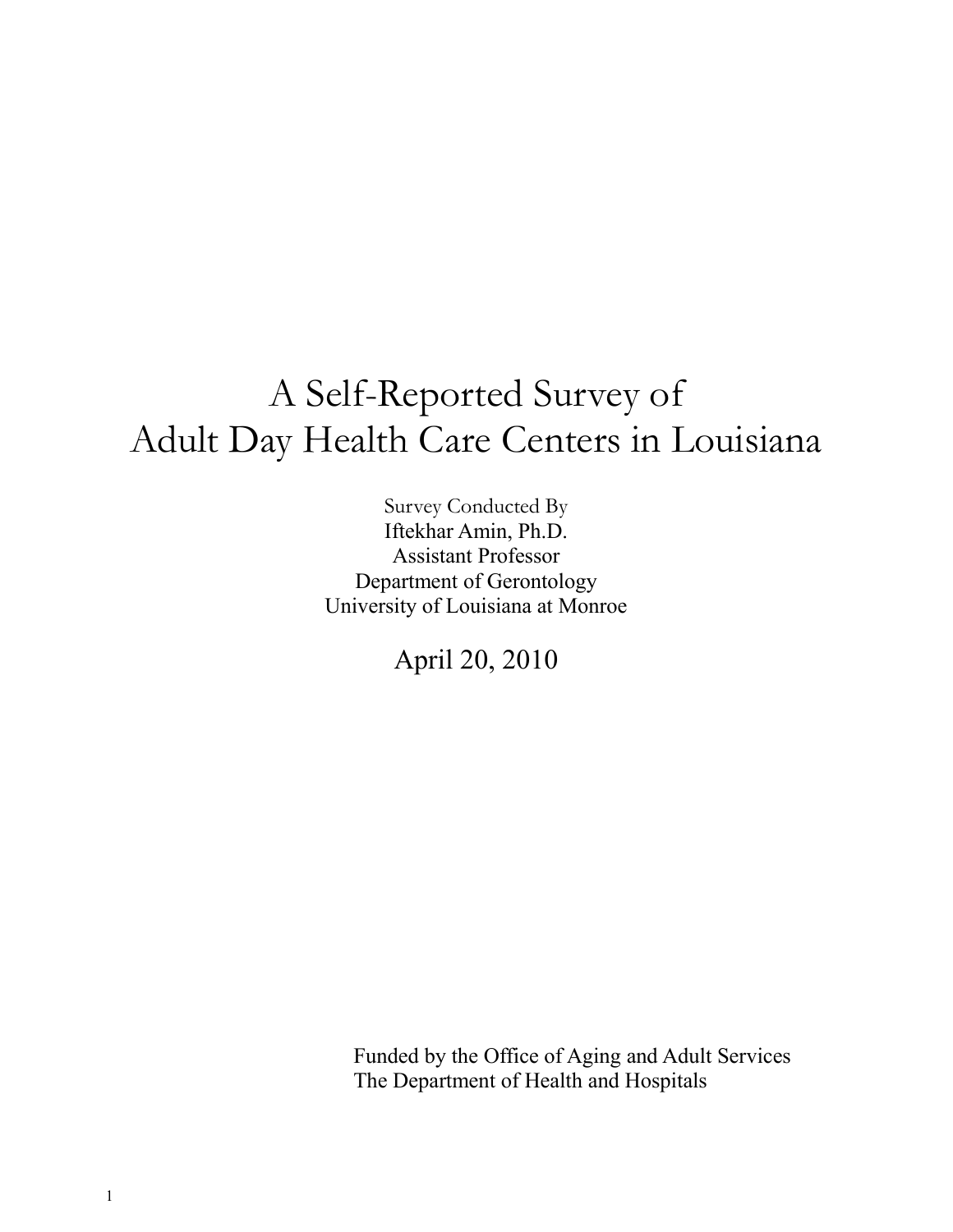#### Self-Reported Survey of Adult Day Health Care Centers in Louisiana

#### **Introduction**

As part of the work of the Adult Day Health Care Advisory Council, an independent study was conducted to determine the range and depth of services provided by Adult Day Health Care (ADHC) centers in Louisiana. The study also investigated organizational features and strengths of ADHCs.

Dr. Iftekhar Amin of the Gerontology Center at the University of Louisiana at Monroe conducted the study. The study took the form of a self-reported, on-line survey up-loaded on Survey Monkey. See appendix A for the survey instrument. Survey responses were received between December 7, 2009 and February 3, 2010. Centers received multiple prompts to complete the survey. Dr. Amin provided individualized guidance to any center that had technical difficulty with the survey and even accepted some data on paper. Thirty-two of the 37 licensed ADHCs in Louisiana participated (see Appendix B). Some centers did not respond to all of the questions

### **Results**

#### **Staffing**

**Full time and Part time Staff:** ADHC centers were asked to report a total of both employed full-time and part-time workers (survey question# 2). Of the 239 staff counted, 71.6  $\%$  are employed full-time, while 28.3% are part-time employees. Full time employees per center vary from 2 to 14. Part time employees vary from 0 to 10.

**Staff-client ratio:** The ADHC licensure rule requires a ratio of direct care staff to clients of at least 1:9. The definition of direct care staff is staff who provide personal care or other services and support to persons with disabilities or to the elderly to enhance their well-being, and who are involved in face-toface contact with the participant. Thirty valid responses were received on the staff-client ratio. The maximum direct care staff to client ratio reported is 1:1. The minimum ratio reported is 1:9.

| <b>Answer Options</b> | Staff Reported | Centers<br>Responding |
|-----------------------|----------------|-----------------------|
| Full-time             | 172            | 29                    |
| Part-time             |                | 26                    |

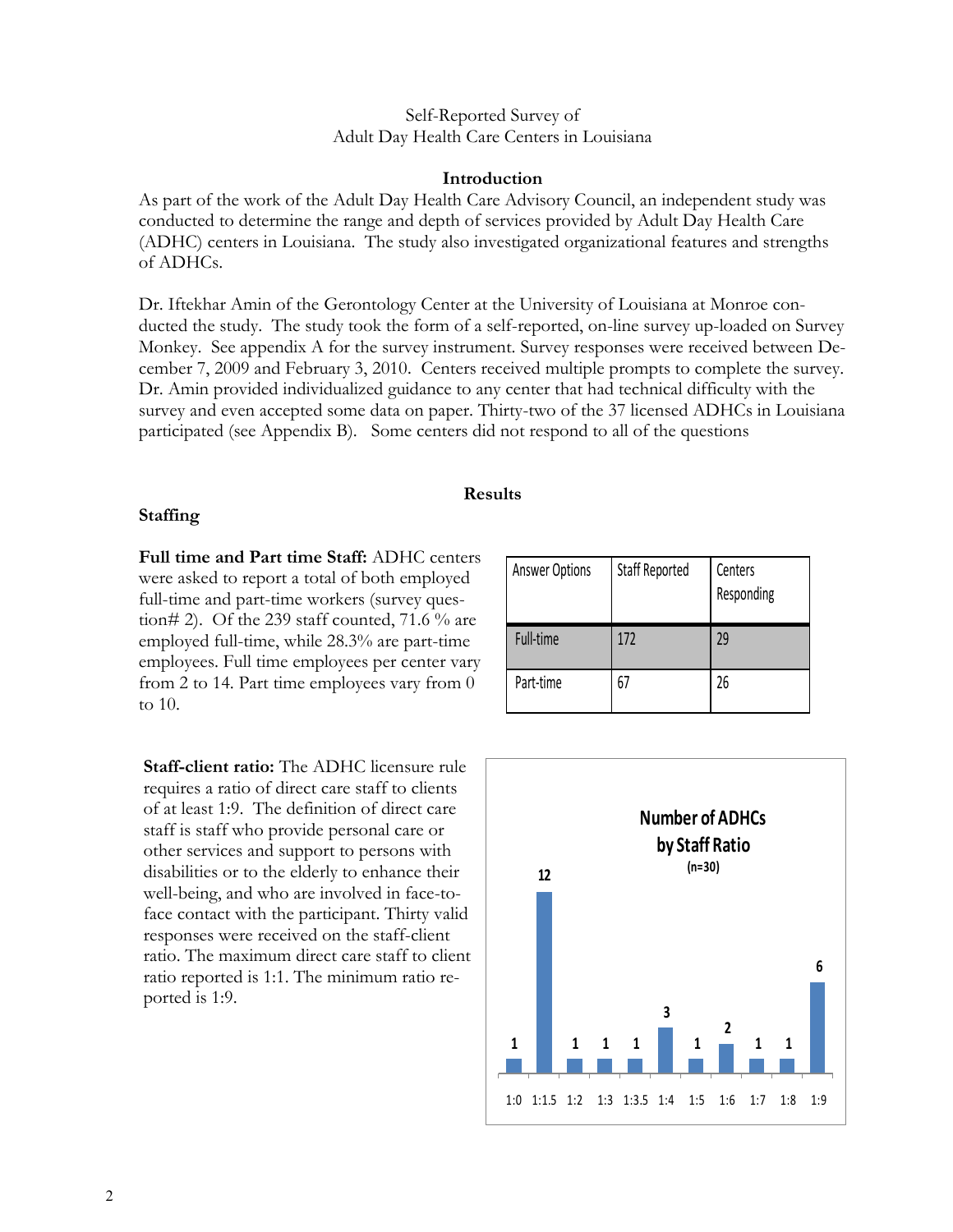**Professional Staff:** Nationally, ADHCs hire a variety of professional staff. For this study, interest was in those professional staff, such as nurses and therapists, that were either hired directly or secured under contract to provide services to participants.

Centers were asked to report on a variety of professional staff, including nurses, therapists, social workers and dieticians. They were asked to report if these staff were employed full or part-time. Centers were also asked if they had these staff available under contract and if so, how many hours a month they contracted for.



Every center that reported staff totals reported having either full or part-time registered nurses or licensed practical nurses. This is to be expected because the licensing standards require ADHCs to "employ a full-time Licensed Practical Nurse or Registered Nurse to provide medical care and supervision." Centers also enhance the nursing services that are required by contracting for additional nursing.

The Department was also interested in the level of specialized therapy that ADHCs currently provide to their clients, since some states make use of ADHC as a cost effective method to provide rehabilitation services. Not surprisingly, since Louisiana does not currently emphasize the availability of rehabilitation services in centers, no center has therapists on their staff. However, at least two centers apparently contract with an agency that provides a speech therapist, physical therapist, and occupational therapist to provide these services to their clients. Other professionals represented in ADHC staffs include rehabilitation counselor and recreational therapist.

ADHCs are also required to have available a social service designee and to provide meals that meet the dietary requirements of their clients, including those that require special diets. As a result, employed and contracted staffs often include social workers with a BSW or MSW, and registered dieticians and nutritionists.

**Other Staff**: Other staff mentioned by centers include drivers, certified nurse assistants, activity directors, administrators, and clerical workers.

## **Operations**

**Hours of Operation:** ADHCs may be used by working caregivers as a place where family members can be cared for while the caregiver is at work. Such caregivers require centers that are open throughout the entire normal work day. The survey found that 30 centers reported opening at 8 AM or earlier. However, only 10 centers reported closing at 5 PM or later. Thirteen centers reported closing at 4 PM. Two centers close at 3 pm.

Most centers reported being open at least 8 hours per day, though 3 centers reported being open less than a full 8 hour work day.

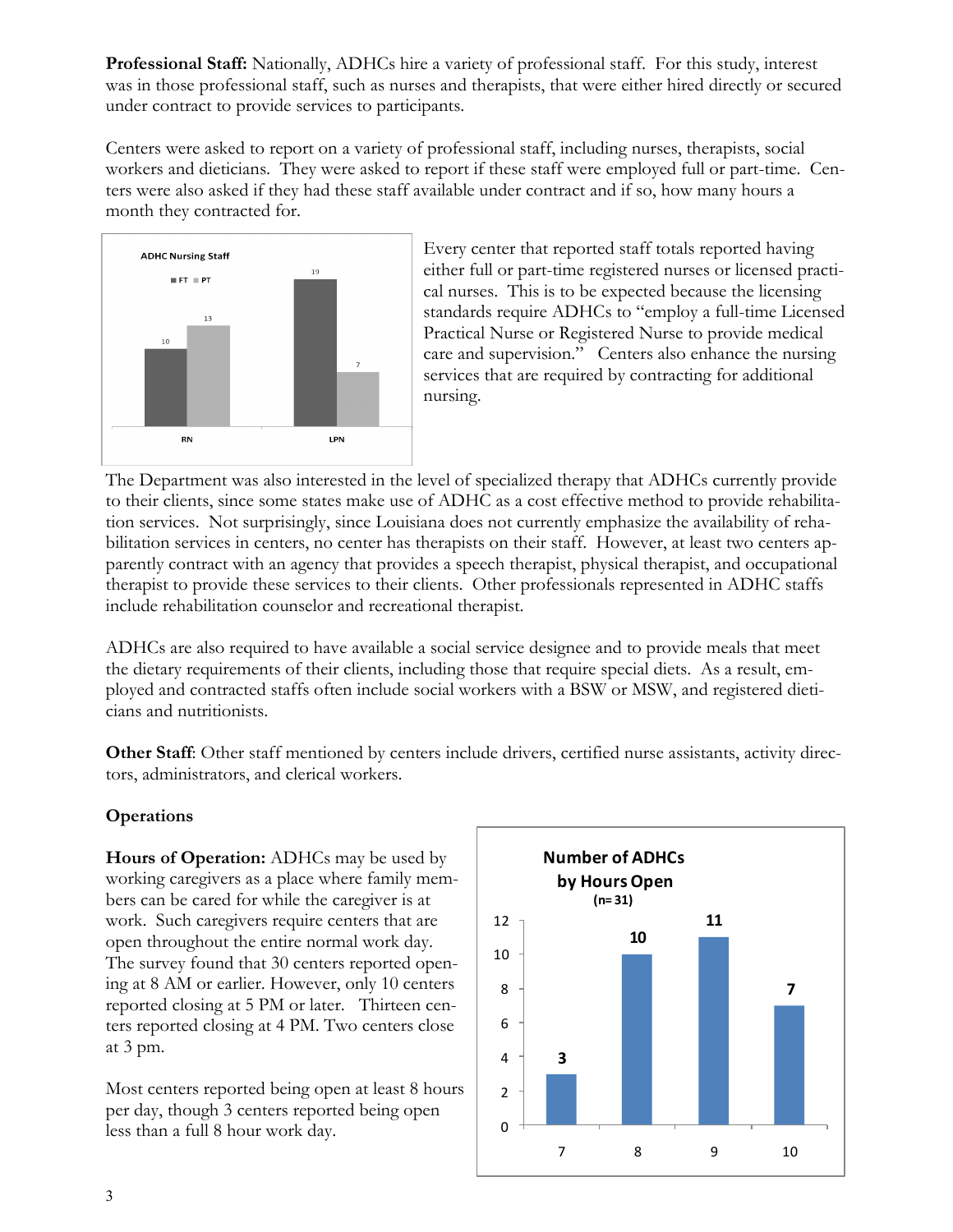**Size**: Self reported client capacity ranges from 13 to 72, with an average capacity of 36 (n=28). However, data from cost reports indicate that licensed capacity ranges from 15 to 121, with an average capacity of 38. This may indicate that centers do not have sufficient staff to care for as many clients as the center has physical capacity to serve.

**Affiliations**: Most ADHCs in Louisiana are affiliated with organizations that provide more services to their community than just this one Medicaid service. Non-profit centers are often affiliated with a larger social service agency, hospital, or nursing facility. But even for-profit centers are often licensed to provide additional Medicaid-reimbursed services such as personal care assistance, supported independent living, and respite care. Centers also make use of local social services agencies, health care providers, faith based organizations, recreation programs, and others to enrich their internal programming.

While the survey did ask centers to report on their business model and affiliation, the department also had information about centers' status in its licensing documents. Based on licensing data, 54% of Louisiana's ADHCs have non-profit status and 38% are affiliated with a larger, multi-service nonprofit organization such as a faith-based social service agency, hospital, or council on aging. Three centers are run by local or state governmental units.

# **Client Base**

**Client sources**: ADHCs reported multiple sources of client referrals. Primary referral sources include word of mouth and other clients, and referral through the Medicaid waiver and support coordination system.



**Demographics:** The ADHC client population is reported to be 67.9% female and 32.1 % male. Medicaid's ADHC recipients are 70% female. The age range of clients is 18-100, with an average age range of 41-92.



dementia and with physical disabilities. Twelve centers report that more than half of their clients have dementia. Eleven report that more than half of their clients have physical disabilities.

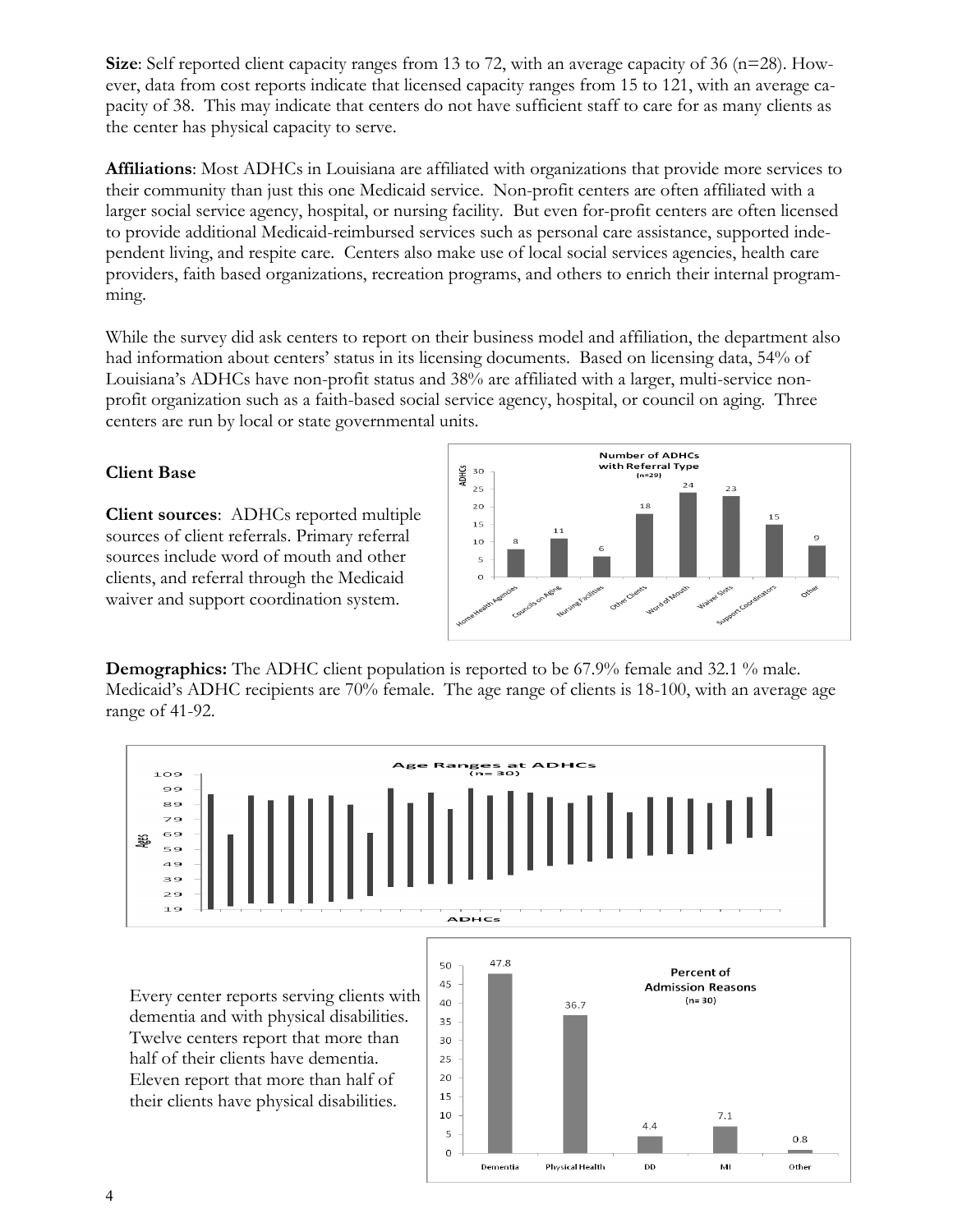**Payment Sources**: Medicaid, private pay, and the Veterans Administration were the chief sources of revenue for Louisiana ADHCs. Of the participating centers, two are not enrolled in Medicaid and receive all of their income from private pay or other third party sources. Of the centers that do participate in the Medicaid program, only three report receiving more than half of their income from private pay clients. Fourteen of these centers report that less than 10% of their income is from sources outside of Medicaid. Nationally, ADHCs receive just under 40% from public sources and 35% from private pay.



#### **Services**

**Model of Care**: While Louisiana's licensing standards define the kind of care provided in ADHCs as adhering to a medical model, almost all of the reporting ADHCs indicated that they provide a blend of social and medical models to their clients.

**Nursing Services:** ADHCs are required to retain nursing staff and to provide nursing services to their clients. One purpose of this survey was to investigate the details of that nursing service and to gain an appreciation of the kind of nursing services ADHC clients are offered and access. Nineteen centers reported the nursing services they provide. Eleven of those reported that they provide services in the area of medication. This included medication administration, medication reminders,

medication management and documentation, and education. Other commonly mentioned nursing services included glucose and vital sign monitoring, patient and family education, wellness checks, and wound care. A majority of centers reported being in contact with their clients' physicians as often as necessary.

**Therapies and Complex Care**: About one-third of centers reported that they made rehabilitative therapies available to their clients. Fifteen centers have 74 clients participating in Physical Therapy. At the time of the survey, a dozen centers were serving 18 clients with occupational therapy and 12 patients with speech therapy This is a much larger number than the number of centers hiring or contracting for therapists, and suggests that centers are arranging for therapy from third parties, transporting clients to therapy, or otherwise supporting their clients obtaining therapy.

From 100-200 clients are enrolled in specialized dementia or continence programs.

During the time the survey data was collected, ADHCs were serving approximately 720 Medicaid clients and had a reported total capacity of 1060 clients.

|                                        | To-<br>tal<br>Cli-<br>ents | <b>ADHCs</b>   |
|----------------------------------------|----------------------------|----------------|
| <b>Services Provided</b>               |                            |                |
| Physical Tx                            | 74                         | 15             |
| Occup. Tx                              | 18                         | 13             |
| Speech Tx                              | 11                         | 12             |
| <b>Health Monitoring</b>               | 503                        | 17             |
| Foot Care                              | 81                         | 12             |
| Dental                                 | 36                         | 8              |
| Wound Care                             | 64                         | 13             |
| Home Safety                            | 216                        | 13             |
| <b>Housing Assistance</b>              | 21                         | 9              |
| Information and Ref                    | 503                        | 16             |
| <b>Public Benefits Counsel</b>         | 171                        | 12             |
| <b>Social Services</b>                 | 144                        | 13             |
| Caregiver/Family Sup-<br>port Group    | 166                        | 14             |
| Caregiver/Family Sup-<br>port Services | 271                        | 10             |
| Caregiver I&R                          | 288                        | 11             |
| Caregiver Counseling &<br>Training     | 207                        | 9              |
| <b>Bathing</b>                         | 10                         | 5              |
| Continence Prog                        | 129                        | 8              |
| Dementia Prog                          | 183                        | $\overline{7}$ |
| Disease Prog                           | 100                        | 5              |
| Health Ed and Coun                     | 239                        | 7              |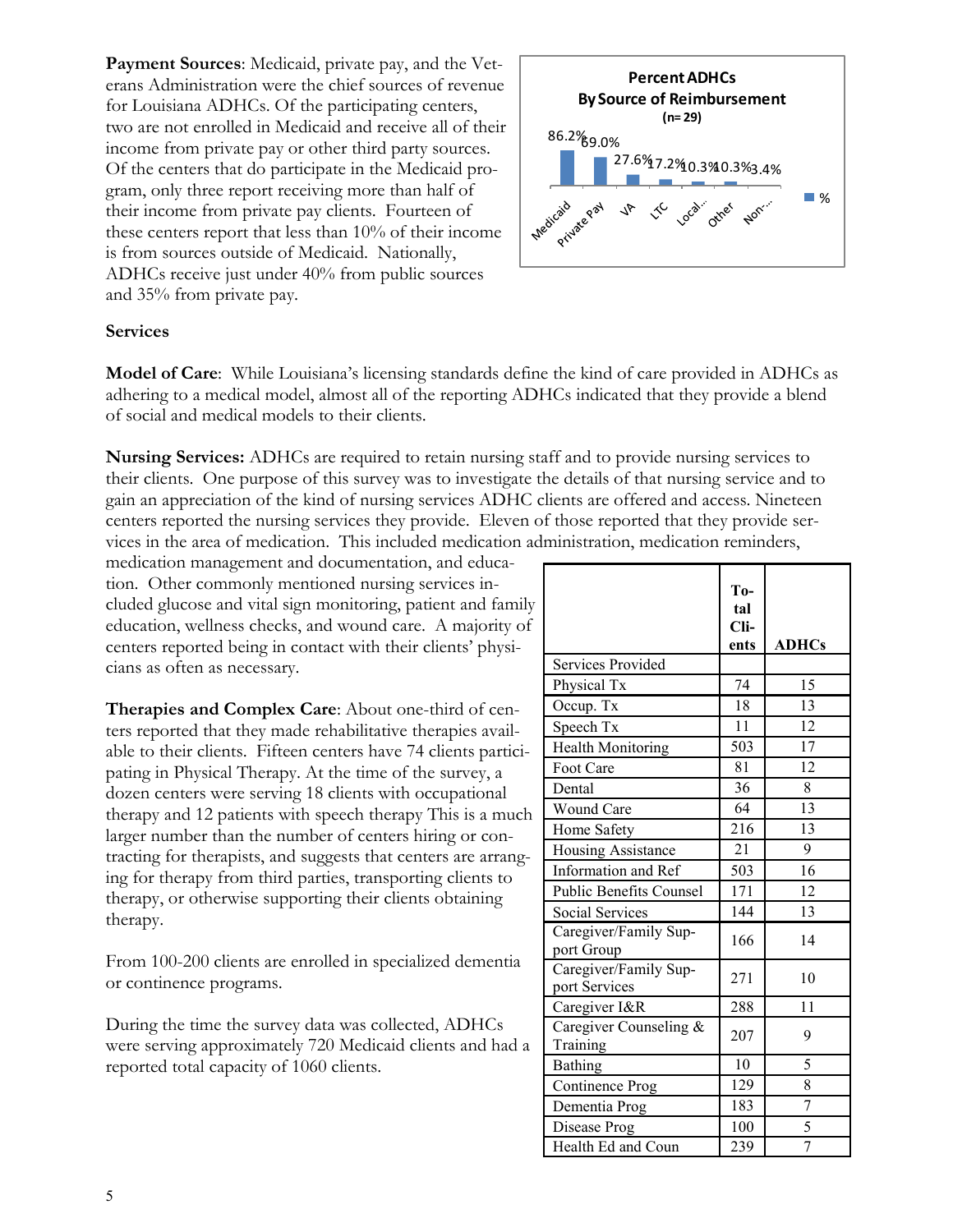**Transportation:** All Medicaid enrolled centers provide transportation to and from the center, though they may do so in a limited catchment area. Three quarters of reporting centers provide transportation for center outings and to medical appointments; 9 centers transport clients to community services like the grocery or drugstore. Nearly all Medicaid enrolled centers provide transportation to more than 90% of clients.

| <b>Other Services:</b> Other services that were accessed by more than 100 clients statewide included Home |  |  |  |  |  |  |  |
|-----------------------------------------------------------------------------------------------------------|--|--|--|--|--|--|--|
|                                                                                                           |  |  |  |  |  |  |  |

| <b>Transportation Provided</b>                                  | <b>ADHCs Pro-</b><br>viding | ADHCs Re-<br>sponding |       |
|-----------------------------------------------------------------|-----------------------------|-----------------------|-------|
| Transportation to and from the center with no limit of distance | 3                           | 29                    | 10.3% |
| Transportation to and from the center within limited radius     | 25                          | 29                    | 86.2% |
| Transportation for outings                                      | 22                          | 29                    | 75.9% |
| Transportation to community services such as grocery or bank    | 11                          | 29                    | 37.9% |
| Transportation to medical appointments                          | 17                          | 29                    | 58.6% |
| Transportation for medical emergencies                          |                             | 79                    | 24.1% |

Safety Programs, Information and Referral, Public Benefits Counseling, Social Services, and Counseling, Support Groups, and Services directed towards Families and Caregivers.

Socialization: Socialization is a key component of any ADHC program. Activities involving more than 100 clients statewide are music groups, spiritual groups, crafts, and entertainment (movies, TV, etc.) Other activities involving large number of people include exercise, art groups, day trips, adaptive games, and women's groups. Nearly all centers provided ways for clients to get outside at times. Some did this only with day trips and outings, but many provide outside space for gardening, walking, and picnics. Center staff seems very creative in using local attractions and resources to build programming that is stimulating, accessible and enjoyable for their clients. They have forged relationships with outside entities that result in volunteers coming to the center, activity programs, and continuing education for their clients.

|                                                                       | <b>ADHCs Re-</b> | Median   |
|-----------------------------------------------------------------------|------------------|----------|
| <b>Activities Provided</b>                                            | sponding         | %Clients |
| <b>Music Groups</b>                                                   | 20               | 100      |
| Spiritual                                                             | 21               | 100      |
| Crafts                                                                | 22               | 100      |
| Entertainment (movies, TV, music, etc.)                               | 22               | 100      |
| Art Groups Books/Readings/Story Telling                               | 22               | 95       |
| Exercise                                                              | 24               | 95       |
| Day Trips/Trips in the Community Entertainment                        | 24               | 85       |
| <b>Adaptive Games</b>                                                 | 22               | 75       |
| <b>Other Games</b>                                                    | 23               | 75       |
| <b>Women's Groups</b>                                                 | 12               | 68       |
| Hairdressing                                                          | 19               | 30       |
| <b>Sports-Related Activities</b>                                      | 14               | 30       |
| Men's Groups                                                          | 13               | 10       |
| Computer literacy                                                     | 14               | 5        |
| None of the Above                                                     | $\overline{2}$   | 0        |
| Other Intergenerational Activities, memory<br>games, quizzes, folding | 3                | NА       |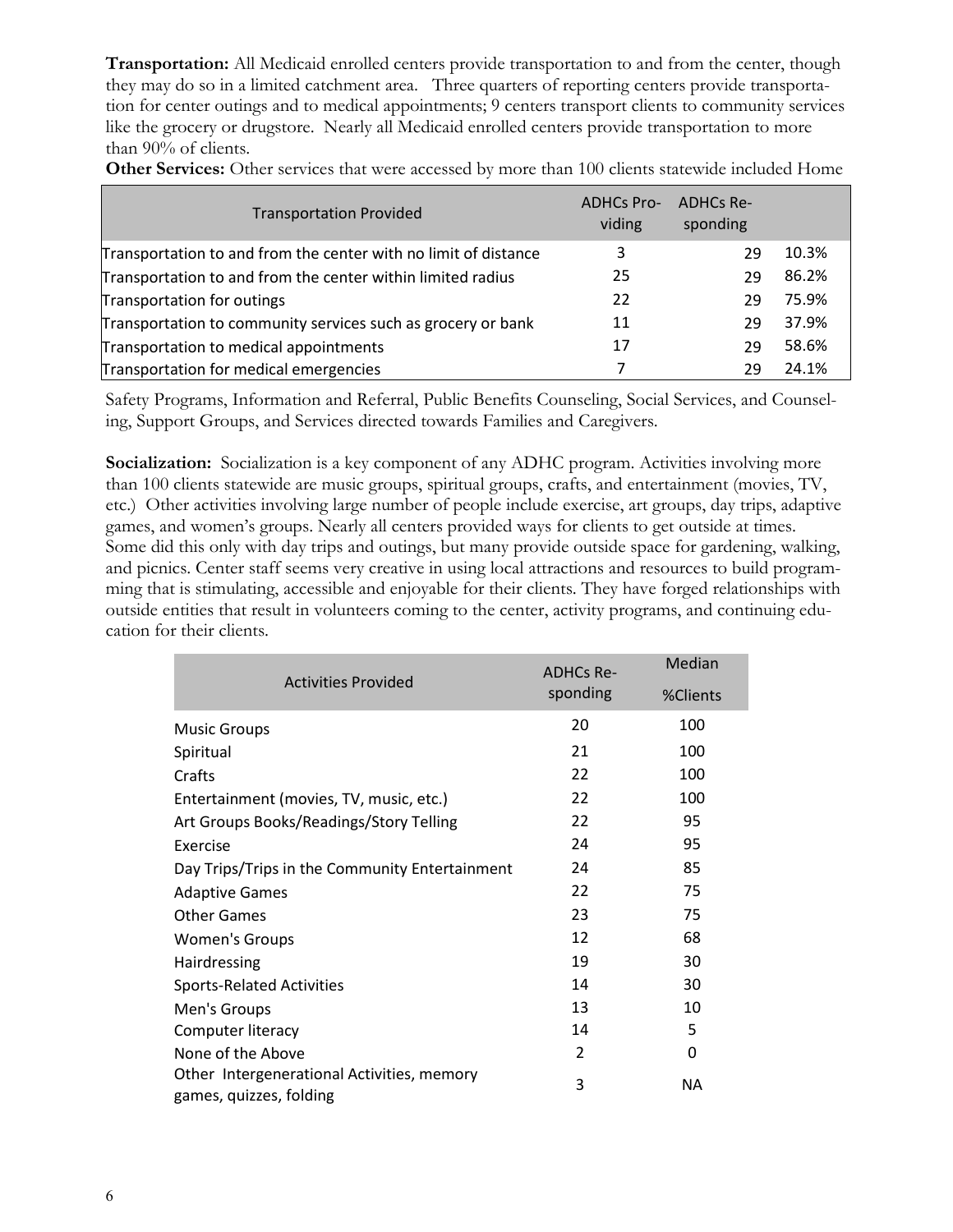Nutrition: ADHCs are required to provide client meals. The survey showed that nearly all centers provide breakfast, lunch and a mid-afternoon snack. Approximately half also provide a mid-morning snack. Centers are required to provide special diets to those that need them. Centers use dieticians, usually as consultants, to accomplish this task.

#### **Strengths**

The survey provided a free text area in which program managers were asked to describe their centers greatest strengths. While there was a great variety of responses there were also common threads. Many responses included both the socialization and relationships between and among staff and participants, while also emphasizing the health monitoring, maintenance and wellness activities the centers provide.

#### **Summary**

Results show considerable variability between centers in many of the areas covered by the survey, including staffing arrangements, provision of therapies, hours of operation, and sources of reimbursement. Though Louisiana's licensing requirements point toward a medical model of ADHC, centers report and survey results indicate that a "blended" model of ADHC prevails in Louisiana, with all centers providing socialization and activities associated with "social model" services, and with medical services varying by center and participant need.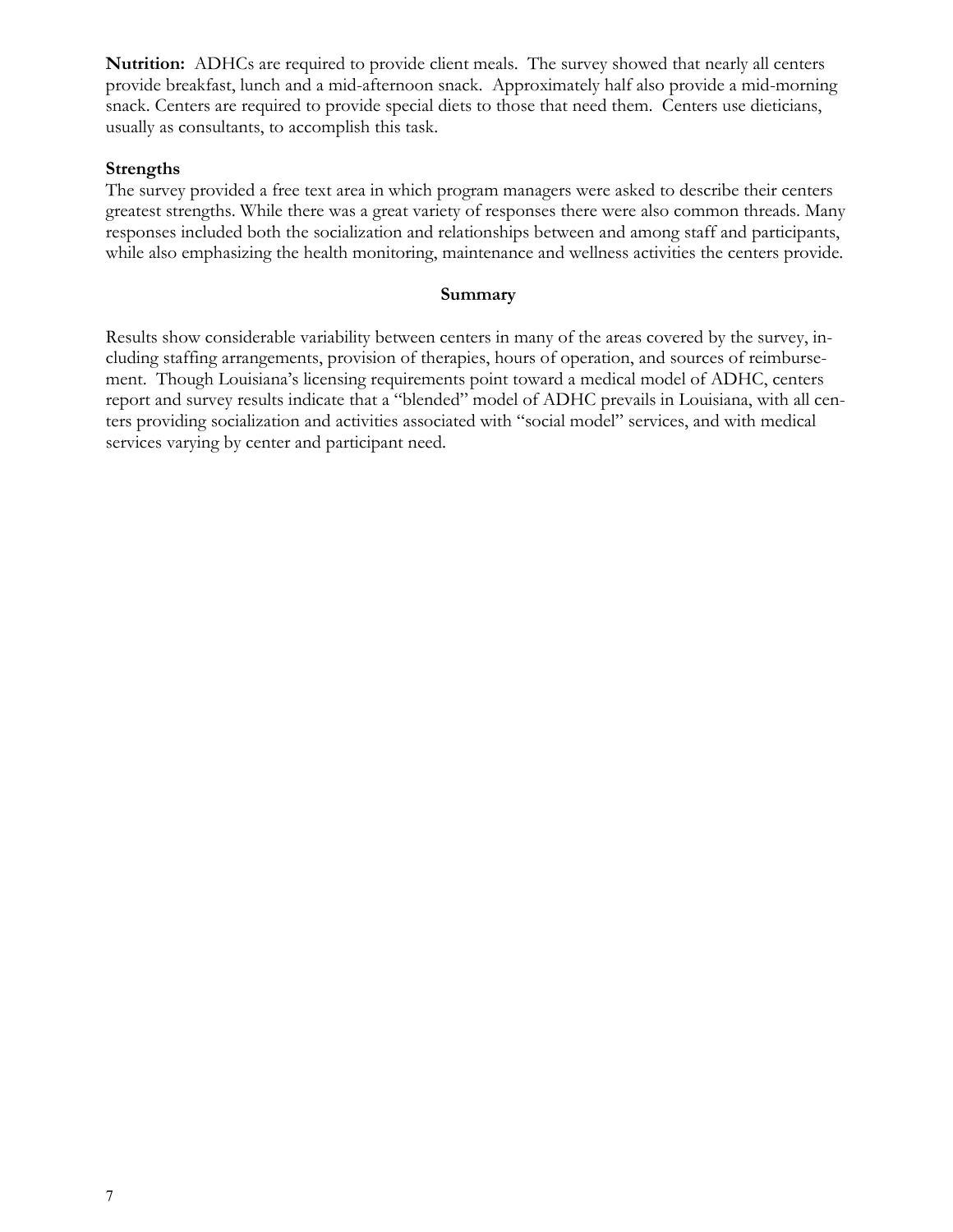# **APPENDICES**

**Appendix A.** Survey Instrument

# **Adult Day Health Care Provider Electronic Survey**

#### **Please provide the following information about your adult day care program. We may contact you for further information.**

□ **YES**, I have read and understand the attached information letter.

|                                                                                  |                                 | 2. Number of staff: Full-time Part-time                                           |
|----------------------------------------------------------------------------------|---------------------------------|-----------------------------------------------------------------------------------|
| 3. Number of professional staff this center employs: ___________________________ |                                 |                                                                                   |
| Job titles:                                                                      |                                 |                                                                                   |
| Drop down for                                                                    |                                 |                                                                                   |
| Registered Nurse                                                                 |                                 |                                                                                   |
|                                                                                  | Licensed Practical Nurse        |                                                                                   |
| <i>Physical Therapist</i>                                                        |                                 |                                                                                   |
| <b>Speech Therapist</b>                                                          |                                 |                                                                                   |
|                                                                                  | Occupational Therapist          |                                                                                   |
|                                                                                  | Licensed Clinical Social Worker |                                                                                   |
| Master of Social Work                                                            |                                 |                                                                                   |
|                                                                                  |                                 |                                                                                   |
| With indication if full-time or part-time                                        |                                 |                                                                                   |
|                                                                                  |                                 |                                                                                   |
| 4: Number of professional staff you retain under contract: _______               |                                 |                                                                                   |
|                                                                                  |                                 | Use same drop down shown in Question 3, with indication of # hours used per month |

5. Average direct care\* staff to client ratio: \_\_\_\_\_\_\_\_\_\_\_\_\_\_\_\_\_\_\_\_\_\_\_ *Add a drop down here that provides the definition of Direct Care staff from the licensing rule (Unlicensed staff who provide personal care or other services and support to persons with disabilities or to the elderly to enhance their well-being, and who are involved in face-to-face contact with the participant.)* 

6. Center hours. *Use a drop-down to show time open and time close on each day*.

| 7. Primary focus of services:                               |            |                                  |       |
|-------------------------------------------------------------|------------|----------------------------------|-------|
| Social                                                      | Medical    | Social and Medical (combination) |       |
| 8. Maximum daily capacity:                                  |            |                                  |       |
| 9. Is your facility: (check one)                            |            |                                  |       |
| Non-profit                                                  | For-profit | Government based                 | Other |
| 10. Is your facility: (check one)<br>Free-standing facility |            | Part of residential facility     |       |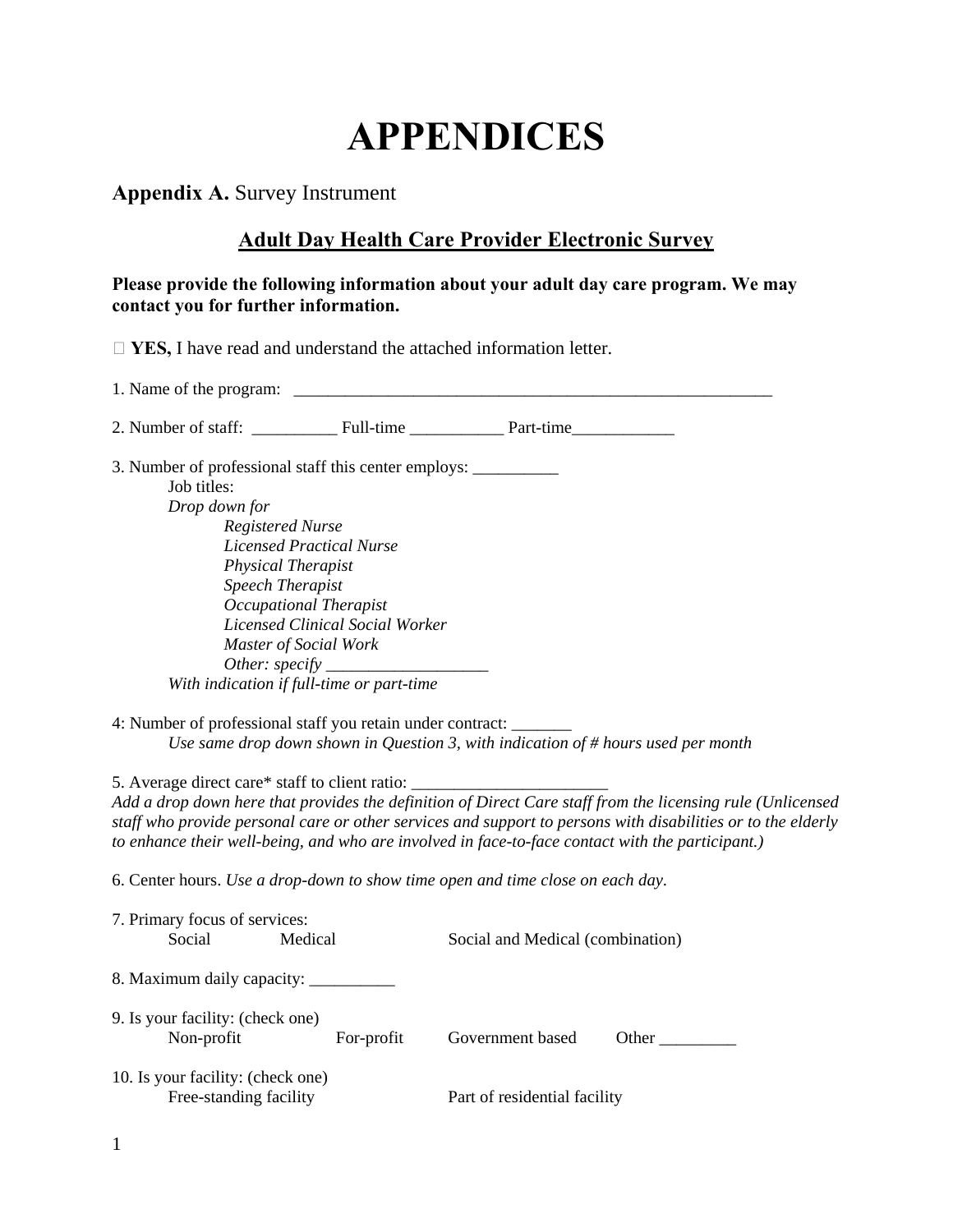Hospital-based Other (please indicate) :

11. Are you an enrolled provider for any other Medicaid services? Specify

### **Please answer the following questions specific to your client population in** *2009***.**

12. Gender of participants (please provide percentages) in 2009: \_\_\_\_\_Male \_\_\_\_\_Female

13. Range in age of participants in  $2009$ :

14. Reasons for attending in 2009: (check all that apply *and* approximate percentage for each category)  $D_{\text{const}}$ 

| репісния                   |      |      |
|----------------------------|------|------|
| Physical health problems   |      | $\%$ |
| Developmental disabilities |      | $\%$ |
| Mental illness             | $\%$ |      |
| Other:                     |      |      |

15. In 2009 clients were referred by  $(list)$ :

16. What % of the population you served were private pay in 2009?

17. What % of the population you served were 3rd party reimbursed in 2009? \_\_\_\_\_\_\_\_\_\_\_\_\_\_\_\_

18. In 2009, we were reimbursed by (check all that apply):

Medicaid long-term care insurance local service agency/program (specify) Veterans Administration Non-Medicaid state program(s) (specify), private pay other (specify)

#### **The following questions are about the services you provide to the participants.**

19: What sort of transportation does your center provide (check all that apply)

Transportation to and from the center with no limit of distance

Transportation to and from the center within \_\_\_ mile radius of the center

Transportation for outings

Transportation to community services such as grocery or bank

Transportation to medical appointments

Transportation for medical emergencies

20. What percentage or your clients provide their own transportation to and from the center?

21. For what percentage of your clients do you have regular contact with the primary care or other physician?  $\Box$  Yes  $\Box$  No

22. Please give examples of the kinds of nursing services you have provided in the past

23. For how many clients did you provide specific nursing care pursuant to a physicians order in the last year? \_\_\_\_\_\_\_\_\_\_\_\_ What kind of services were these?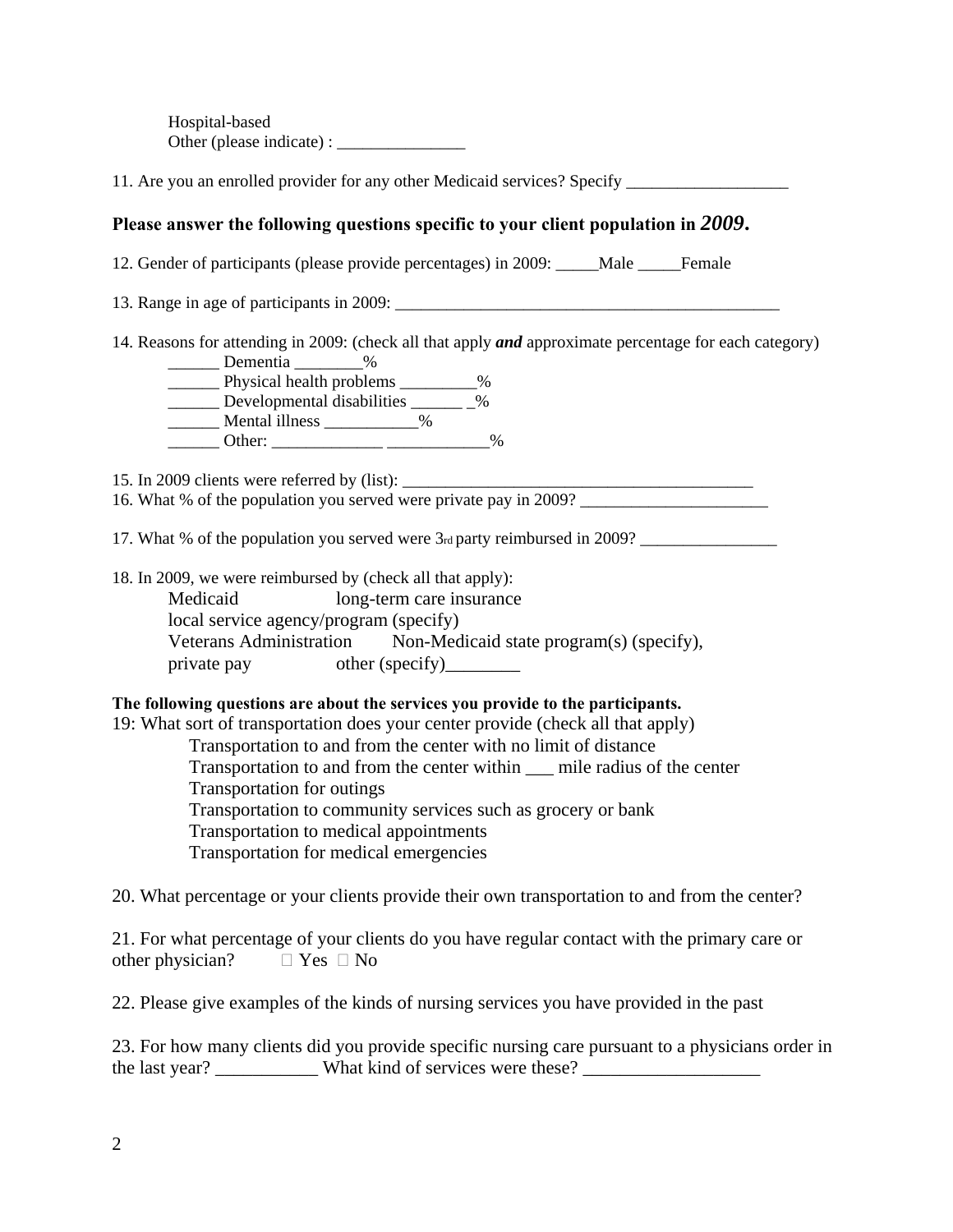24. What meals do you provide? Breakfast Lunch Supper

25. What snacks to you provide? Mid-morning Mid-afternoon Other

26. How do you accommodate special diets?

27. In the past 12 months, this Center provided the following services to the following numbers of individuals:

| (fill in a number of persons)                                                   |
|---------------------------------------------------------------------------------|
| Each service would have a drop down box with the following choices:             |
| This service is provided by this center                                         |
| This service is arranged as needed with third party payment such as Medicare or |
| private health insurance.                                                       |
| This service is available for an extra fee                                      |
| This service is not available at this center                                    |
| <b>Occupational Therapy</b>                                                     |
| Physical Therapy                                                                |
| <b>Speech Therapy</b>                                                           |
| <b>Mental Health Therapy</b>                                                    |
| <b>Health Monitoring</b>                                                        |
| <b>Foot Care</b>                                                                |
| <b>Dental Care</b>                                                              |
| <b>Wound Care</b>                                                               |
| Home Safety Program                                                             |
| <b>Housing Assistance</b>                                                       |
| <b>Information and Referral</b>                                                 |
| Public Benefits Counseling (help in applying for non-Medicaid assistance)       |
| Social Services (specify)                                                       |
| Caregiver/family support group                                                  |
| Caregiver/family support services                                               |
| Caregiver Information & Referral                                                |
| Caregiver counseling and training                                               |
| <b>Bathing</b>                                                                  |
| Continence programs                                                             |
| Dementia specific services (specify)                                            |
| Disease Specific Services (specify) _____                                       |
| Health Education and Counseling                                                 |
| Other (Please specify and describe):                                            |
|                                                                                 |

28. In the past 12 months, this adult day health care center has conducted these activities (Please check all that apply):

*Will include drop down to indicate % of clients participating.*  Adaptive Games Other Games Art Groups Books/Readings/Story Telling

Day Trips/Trips in the Community Entertainment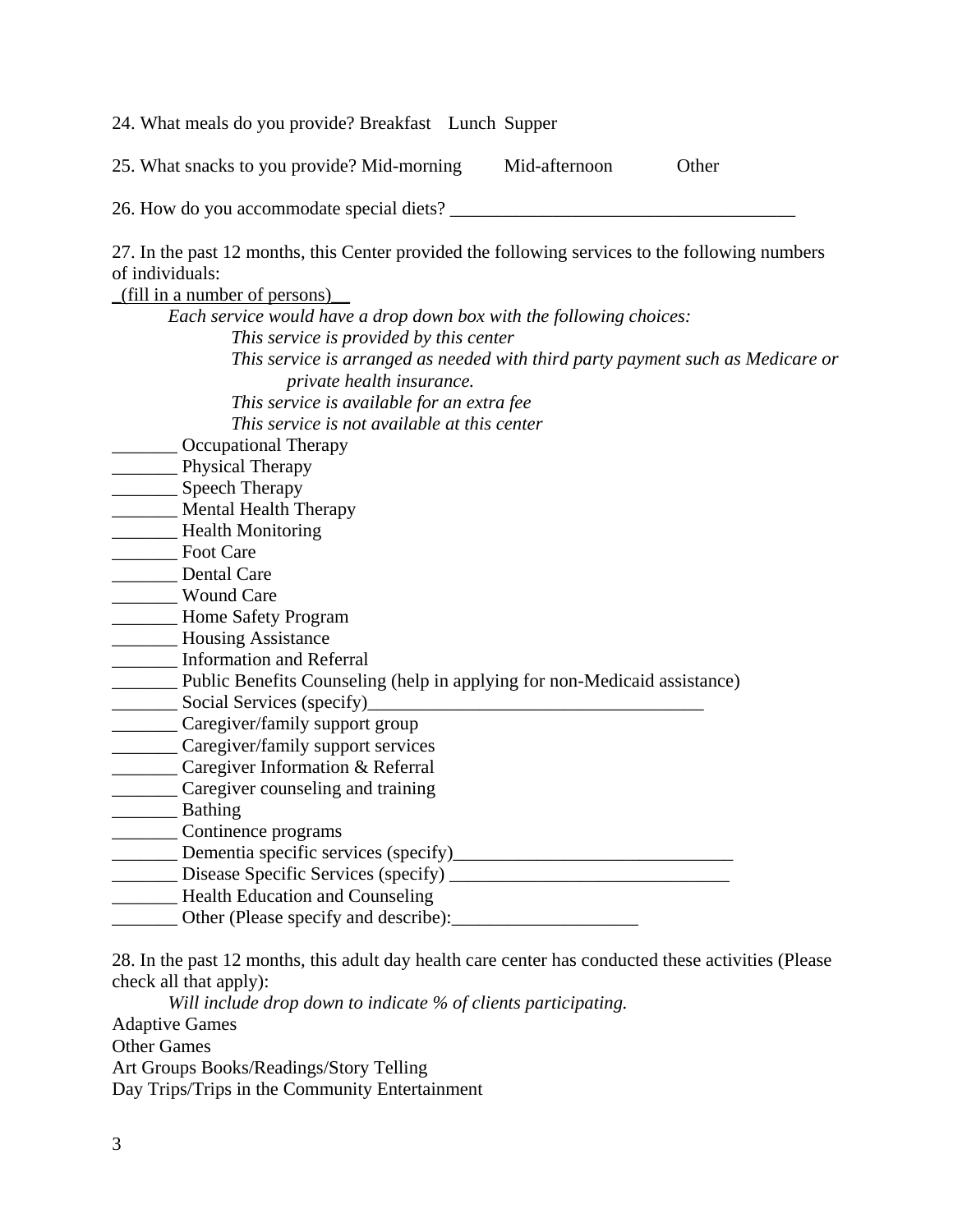| Exercise                                |
|-----------------------------------------|
| Hairdressing                            |
| Men's Groups                            |
| <b>Music Groups</b>                     |
| Spiritual                               |
| <b>Sports-Related Activities</b>        |
| Women's Groups                          |
| Computer literacy                       |
| Crafts                                  |
| Entertainment (movies, TV, music, etc.) |
| None of the Above                       |
| Other (Please specify and describe)     |

29. Please list outdoor activities programs

30. Do you use any community resources in the activities/services described in questions 18-23?  $\Box$  Yes  $\Box$  No

31. Please describe what resources you use.

32. What would you identify as the greatest strengths of your program?

33. Some states license Social Model Adult Day Care which provides supervision, meals and activities. Social model centers may contract for nurse consultation, but are generally not required to provide nursing or medical services. Participation is restricted to individuals who have little need for ADL assistance or medical care -- most social model day care is targeted to clients in early stages of dementia. Reimbursement is at an appropriate rate for this less intense service model. If this model was licensed in Louisiana, would this center be interested in offering this level of service? Yes No

34. Some states use Adult Day Health Care Center to provide high level nursing care such as Wound Care, IV Therapy, Physical Therapy, Speech Therapy, Occupational Therapy, Tracheostomy Care, Ostomy Care, and Tube Feeding. Reimbursement for this level of care is appropriate to the higher need for professional staff that this level of care requires. Would your center be interested in providing this level of service? Yes No

## **Thank you for your time!**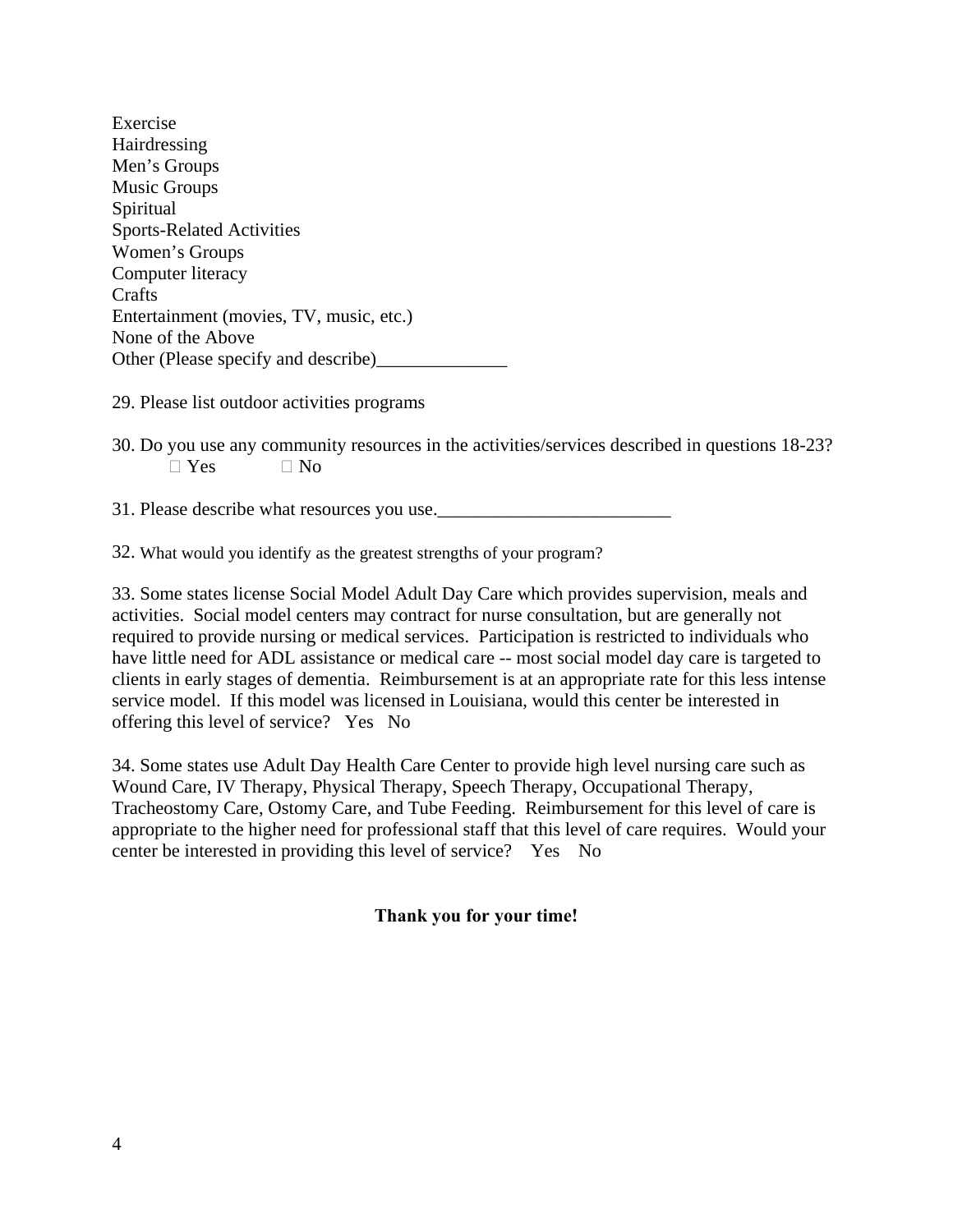# **Appendix B. List of participant centers**

- Red River Adult Health Care Center
- Hope Manor
- ADHC
- Maison de Williams, Inc.
- Grace and Glory ADHC
- Compassionate Covenant Adult Day Health Care, Inc.
- Baker Wellness Center
- Hansberry Adult Day Health Care, LLC
- PHASE (Poydras Home Activity Services for the Elderly)
- East Jefferson General Hospital
- Adult Day Health Care of Carencro, LLC
- Seniors Club
- Promise Pride Adult Day Healthcare Center
- Day Haven Adult Day Health Care, LLC
- Franciscan House Adult Day Health Care
- John J. Hainkel, Jr. ADHC
- Stepping Stones ADHC
- Slidell Adult Day Health Care
- Rest Adult Day Health Care, Inc
- Kingsley House Adult Day Health Care
- CHRISTUS Schumpert Adult Day Health Center
- Friendship House Adult Day Health Care
- Angel Manor Adult Day Health Care
- L.A. Y.E.S. Adult Day Health Care
- The Center for Better Living
- Empowering Healthcare Too Adult Day Program, LLC
- West Jefferson Medical Center
- Greenwalt Center
- New Directions ADHC
- Alpha House ADHC
- St. Charles Community Health Center
- Paradise Adult Day Health Center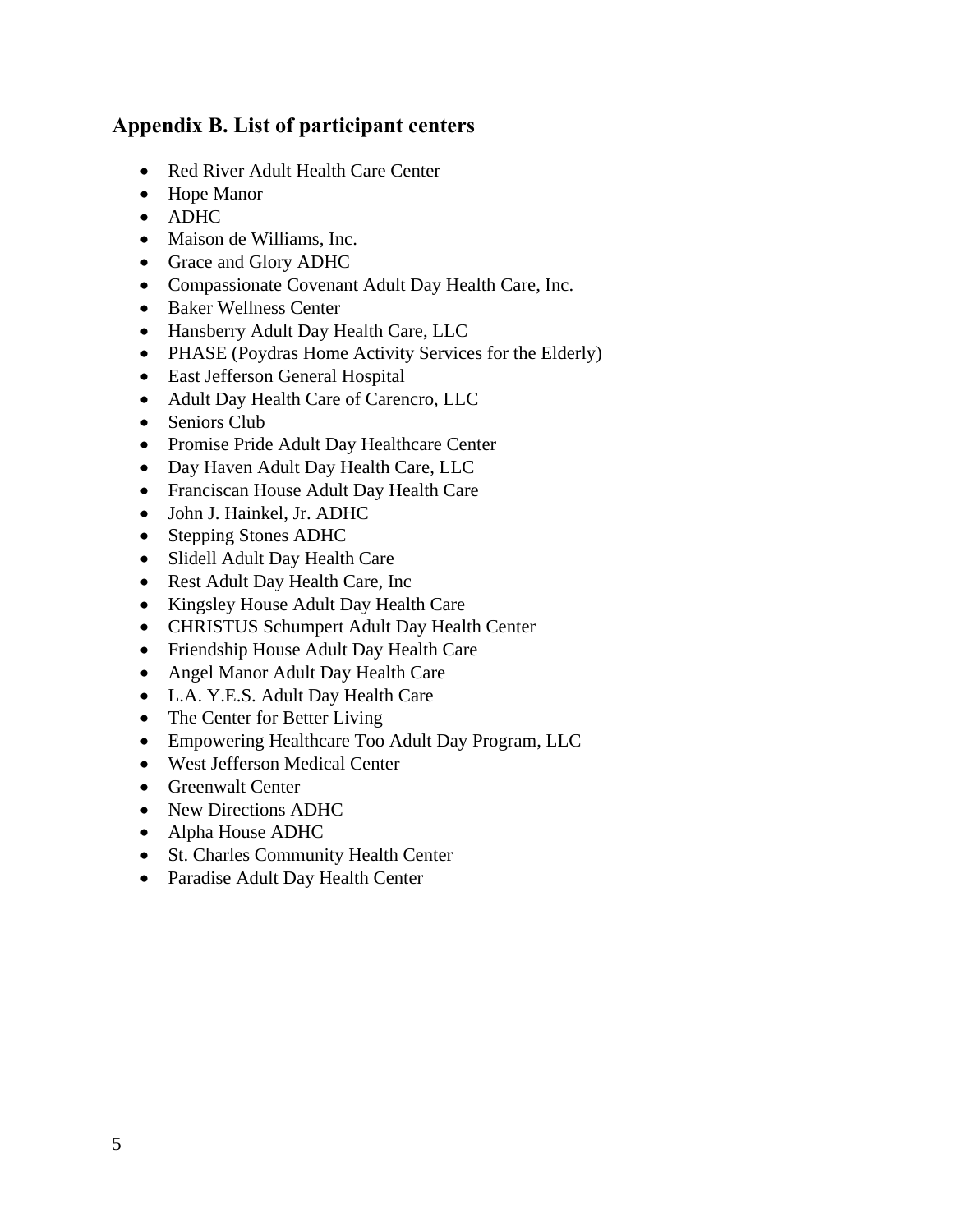| Center         | Services                                                                                                                                                                                                                                                                                                                                                 |
|----------------|----------------------------------------------------------------------------------------------------------------------------------------------------------------------------------------------------------------------------------------------------------------------------------------------------------------------------------------------------------|
| $\mathbf{1}$   | eye drops, ear drops, dress wounds, dress bedsores, toe nails                                                                                                                                                                                                                                                                                            |
| $\overline{2}$ | $\theta$                                                                                                                                                                                                                                                                                                                                                 |
| 3              | Breathing Treatments, Catheterizations, Wound Care, Medication Admin., Injections                                                                                                                                                                                                                                                                        |
| $\overline{4}$ | V/s monitor, monitor glucose and give insulin injections if needed, called ambulance for Emer.<br>assistance when needed, First Aid, call PCP if needed, follow PCP orders, provide<br>transportation for X-ray or blood work to PCP or hospital(mainly Lane)                                                                                            |
| 5              | wound care, medication administration, cbg checks, in-services, education on Disease Process,<br>TB tests, Flu, HINI and Pneumonia Vaccinations,                                                                                                                                                                                                         |
| 6              | Administration of physician ordered medications, monthly vital signs, monthly weight<br>monitoring                                                                                                                                                                                                                                                       |
| $\overline{7}$ | minor wound care, glucose testing, Vital Signs, Weights,                                                                                                                                                                                                                                                                                                 |
| 8              | VITAL SIGN MONITORING, ACCUCHECKS, ADMINISTER MEDICATION                                                                                                                                                                                                                                                                                                 |
| 9              | diabetic care, wound care, medication management, same services as with medical home<br>health                                                                                                                                                                                                                                                           |
| 10             | focal nursing assessment, recommendations to family members for medical evaluation,<br>medication administration and monitoring for effectiveness, family and health counseling,<br>education on medication, diet and disease processes, social support and encouragement,                                                                               |
| 11             | medication admin., breathing treatments, glucose testing, BP, temp, weights, wound care                                                                                                                                                                                                                                                                  |
| 12             | Health education, med compliance/management, vital signs, disease<br>management                                                                                                                                                                                                                                                                          |
| 13             | Wound care, meds administration                                                                                                                                                                                                                                                                                                                          |
| 14             | medication administration, blood glucose monitoring, wellness checks, wound care, restorative care<br>modification, health education                                                                                                                                                                                                                     |
| 15             | vital signs, administration of meds, counseling on meds, etc, finger sticks, weights                                                                                                                                                                                                                                                                     |
| 16             | medication admin, monthly vitals, Glucose monitoring                                                                                                                                                                                                                                                                                                     |
| 17             | Blood pressure monitoring, Dietary<br>Instructions.                                                                                                                                                                                                                                                                                                      |
| 18             | Medication Distribution, Tube<br>Feeding                                                                                                                                                                                                                                                                                                                 |
| 19             | BP, assessments, Diets Monitoring, Weight Monitoring                                                                                                                                                                                                                                                                                                     |
| 20             | Medication, wound care, monthly vitals and weight, immunizations, and other nsg. Assignments as<br>needed                                                                                                                                                                                                                                                |
| 21             | Regular initial/annual nursing assessments, as well as quarterly $\&$ monthly nursing<br>assessments; progress notes; development of care plans & individual service plans; medication<br>administration; blood glucose monitoring; sliding scale insulin administration; respiratory<br>treatments; first aid; VS monitoring; diet/nutrition monitoring |
| 22             | monitor vital signs, capillary blood sugars, weights, general assessments, monitor and<br>administer medications                                                                                                                                                                                                                                         |
| 23             | Med admin, pill box filling, vital signs monitoring, adaptive equipment linkages, nutritional<br>counseling, health care in-services                                                                                                                                                                                                                     |
| 24             | vital signs, medication monitoring, administer medication, diet and nutrition education, dx.<br>awareness education, treatment as instructed by physicians order                                                                                                                                                                                         |

Appendix C. Examples of the kinds of nursing services provided in the past year.